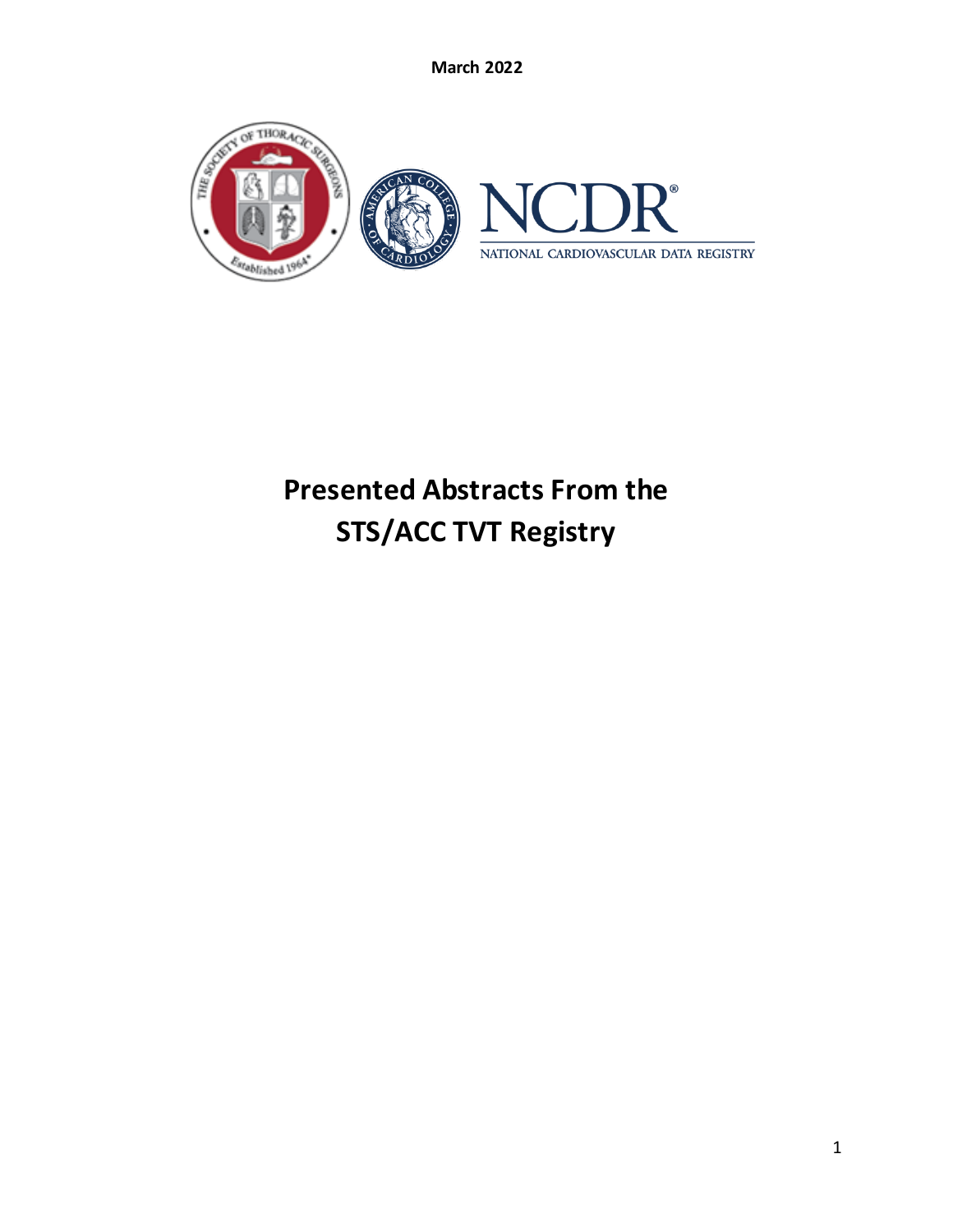## **STS/ACC TVT Registry™**

- 1. **416:** Incidence, Predictors, and Clinical Impact of Recovery in Left Ventricular Systolic Function After Transcatheter Aortic Valve Implantation in the STS/ACC TVT Registry. S. Patel. ACC 2022. Poster Presentation.
- 2. **479:** Comparing Volume Versus Quality Thresholds on Outcomes and Access to Transcatheter Aortic Valve Replacement (TAVR) in the United States: Insights from the TVT Registry. A. Nelson. ACC 2022. Poster Presentation.
- 3. **573:** Correlation Between Hospital Procedural Volumes and Outcomes for TAVR And MTEER In the United States: AnSTS/ACC TVT Registry Analysis. D. Kumbhani. ACC 2022. Poster Presentation.
- 4. **431:** National Trends in Permanent Pacemaker Implantation after Transcatheter Aortic Valve Replacement: An Analysis From the STS/ACC TVT Registry. K. Chau. TCT 2021. Oral Presentation.
- 5. **561:** Outcomes of Transcatheter Aortic Valve Replacement with a Balloon-Expandable Valve for Bicuspid vs Tricuspid Aortic Stenosis. R. Makkar. TCT 2021. Oral Presentation.
- 6. **342:** Peripheral versus Central Access for Alternative Access Transcatheter Aortic Valve Replacement (TAVR): Results from the TVT Registry. T. Kaneko. ACC 2020. Virtual Poster Presentation.
- 7. **350A:** Low Body Mass Index is Associated with Higher Rates of Death in Patients Undergoing Transcatheter Mitral Valve Repair: A Report from the STS/ACC TVT RegistryTM. Arora. ACC 2020. Poster Presentation.
- 8. **413:** Conscious Sedation versus General Anesthesia for Transcatheter Aortic Valve Replacement: Variation in Practice and Outcomes in the STS/ACC TVT Registry. Butala. ACC 2020. Virtual Poster Presentation.
- 9. **440:** Acute Kidney Injury in Transcatheter Aortic Valve Replacement. H. Julien. CRT 2020. Poster Presentation.
- 10. **350B:** Relationship of Body Mass Index with Outcomes After Transcatheter Aortic Valve Replacement: Results from the National Cardiovascular Data–STS/ACC TVT Registry. A. Sharma. Mayo Clinic Proceedings 2020. Oral Presentation.
- 11. **421:** Institution-Level Variability in 30-day Patient Outcomes after Transcatheter Mitral Valve Repair in the United States. Malik. QCOR 2020. Poster Presentation.
- 12. **422:** Patient-Reported Health Status Changes is Associated with Subsequent Clinical Outcomes After Transcatheter Valve Therapies: Insights from the STS/ACC TVT Registry. Hejjaji. QCOR 2020.
- 13. **472:** Association of Cerebral Embolic Protection Devices with Transcatheter Aortic Valve Replacement Outcomes: Results from the STS/ACC TVT Registry. Butala. TCT Connect 2020. Oral Presentation.
- 14. **518:** Outcome of Redo TAVR for failing transcatheter heart valves. A. Zajarias. TCT 2020. Poster Presentation.
- 15. **592:** Redo Transcatheter Aortic Valve Replacement with the Supra-Annular, Self-Expandable Evolut Platform: Insights from the TVT Registry. Harvey. TCT 2020. Oral Presentation.
- 16. **258:** Pre versus post-procedure clinical event rates and associated healthcare resource utilization in patients who undergo commercial Mitra Clip placement for severe mitral regurgitation. S. Vemulapalli. ACC 2019. Poster Presentation.
- 17. **353:** Sex-Based Differences in Outcomes After Transcatheter Repair of Mitral Regurgitation with the Mitra Clip System. P. Villablanca. ACC 2019. Moderated Poster Presentation.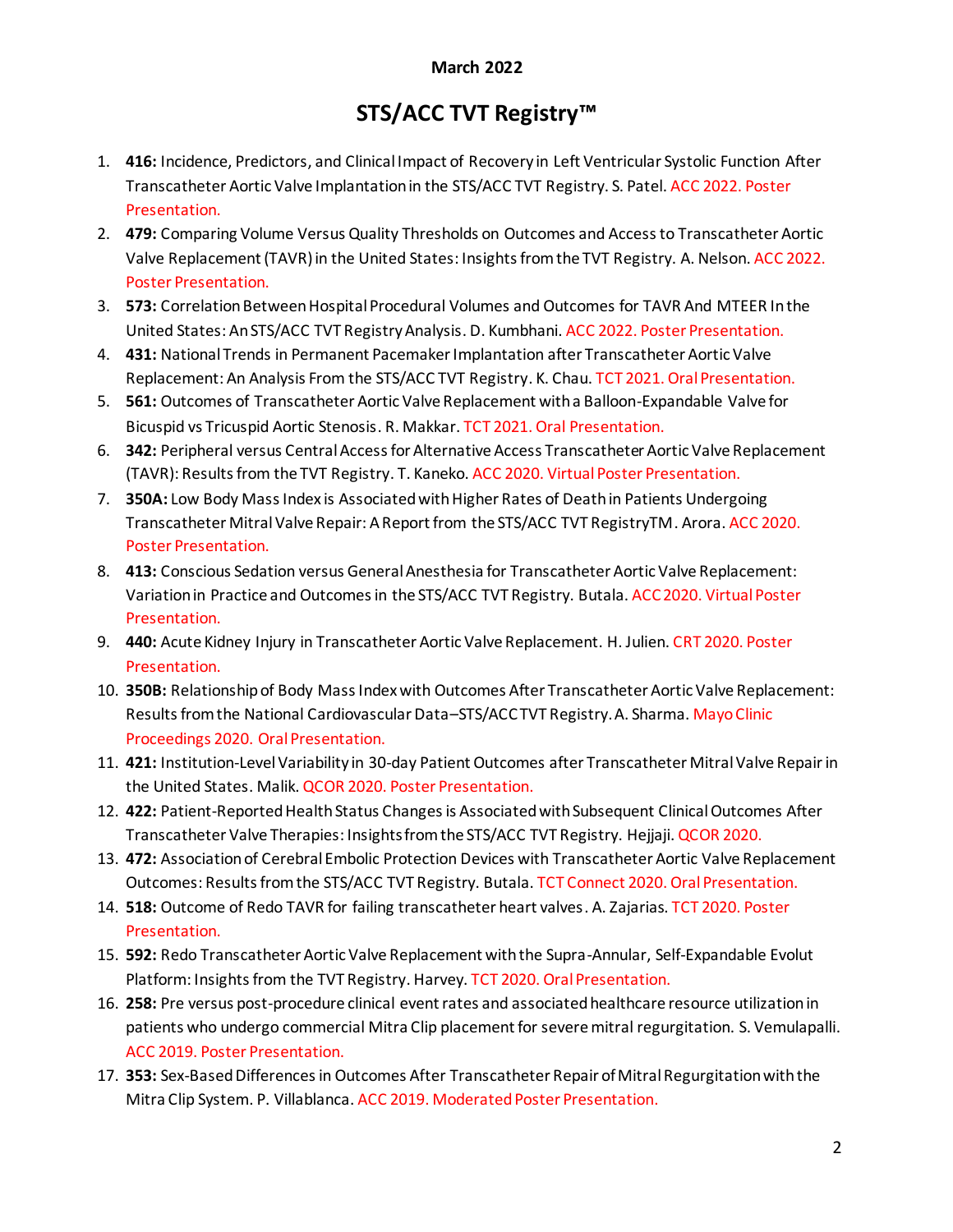- 18. **639:** Variation in post-TAVR Antithrombotic Therapy and Outcomes in Patients with Preexisting Atrial Fibrillation: Insights from the STS/ACC TVT® Registry. Gupta. AHA 2019. Poster Presentation.
- 19. **N/A.** Variation in post-TAVR Antithrombotic Therapy and Outcomes in Patients with Preexisting Atrial Fibrillation: Insights from the STS/ACC TVT® Registry. Gupta. AHA 2019. Oral Presentation.
- 20. **357:** Does Driving Time to the Transcatheter Aortic Valve Replacement Site Impacts on Long-Term Mortality Following a Successful Procedure? Insights from the STS/ACC TVT Registry. G. Marquis-Gravel. QCOR 2019. Poster Presentation.
- 21. **371:** Learning curve for transcatheter mitral repair: Insights from the STS/ACC TVT Registry. A. Chhatriwalla. TCT 2019. Late Breaking Clinical Trial Presentation.
- 22. **456:** Incidence and Outcomes of Patient-Prosthesis Mismatch Following Self-Expanding Transcatheter Aortic Valve Replacement in Native Aortic Stenosis: An Analysis from the STS/ACC TVT Registry. G. Tang. TCT 2019. Poster Presentation.
- 23. **215:** Atrial Fibrillation Is Associated with Higher Rates of Death and Heart Failure Hospitalizations in Patients Undergoing Mitra Clip: Outcomes from the TVT Registry. Arora. ACC 2018. Poster Presentation.
- 24. **249:** Outcomes After Transcatheter Mitral Valve Repair in Patients with Chronic Kidney Disease: An Analysis of 5,241 Patients in the United States. B. Shah. ACC 2018. Poster Presentation.
- 25. **254:** Outcomes Following Urgent/Emergent Transcatheter Aortic Valve Replacement: Insights From the STS/ACC TVT Registry. D. Kolte. ACC 2018. Moderated Poster.
- 26. **260:** High Hospital Variability in Mortality After TAVR Can Be Explained by Differences in Failure to Rescue from Post Procedural Complications. Bishawi. ACC 2018. Moderated Poster.
- 27. **267:** The Effect and Relationship of Age and Frailty on Survival in Patients Undergoing Transcatheter Aortic Valve Replacement. Kiani. ACC 2018. Moderated Poster.
- 28. **291:** Racial / Ethnic Disparities in Baseline Characteristics and 1-Year Outcomes After TAVR: A Report from the Transcatheter Valve Therapy (TVT) Registry. Vemulapalli. AHA 2018. Moderated Poster Presentation.
- 29. **224:** Association of renin-angiotensin system inhibition with clinical outcomes in patients undergoing transcatheter aortic valve replacement: analysis from the STS/ACC TVT Registry. Inohara. Euro PCR 2018.
- 30. **256:** 30-day outcomes of transcatheter mitral valve replacement in native mitral valve disease with severe mitral annular calcification in the United States: Data from the STS/ACC/TVT Registry. M. Guerrero. Euro PCR 2018. Late Breaking Clinical Trial Poster Presentation.
- 31. **450:** Real World Outcomes of TAVR with the SAPIEN-3 Valve in Intermediate Risk Patients: Comparison of Data from the TVT Registry with PARTNER S3 Studies. Tuzcu. Euro PCR 2018. Oral Presentation.
- 32. **194:** Incidence and Risk Factors of Aborted Procedures and Emergent Conversion to Surgery During Elective TAVR. T. Wang. TCT 2018. Oral Presentation.
- 33. **263:** Incidence and Risk Factors for Early Stroke after Transcatheter Aortic Valve Replacement: Insights from the STS-ACC TVT Registry. C. Huded. TCT 2018. Poster Presentation.
- 34. **264:** Incidence, Predictors, and Outcomes of Prosthesis-Patient Mismatch in 62,125 TAVR Patients An STS/ACC TVT Registry Report. H. Herrmann. TCT 2018. Oral Presentation.
- 35. **272:** Quality of Life Outcomes After MitraClip in a Real-World Population. Results from the STS/ACC Transcatheter Valve Therapy Registry. S. Arnold. TCT 2018. Oral Presentation.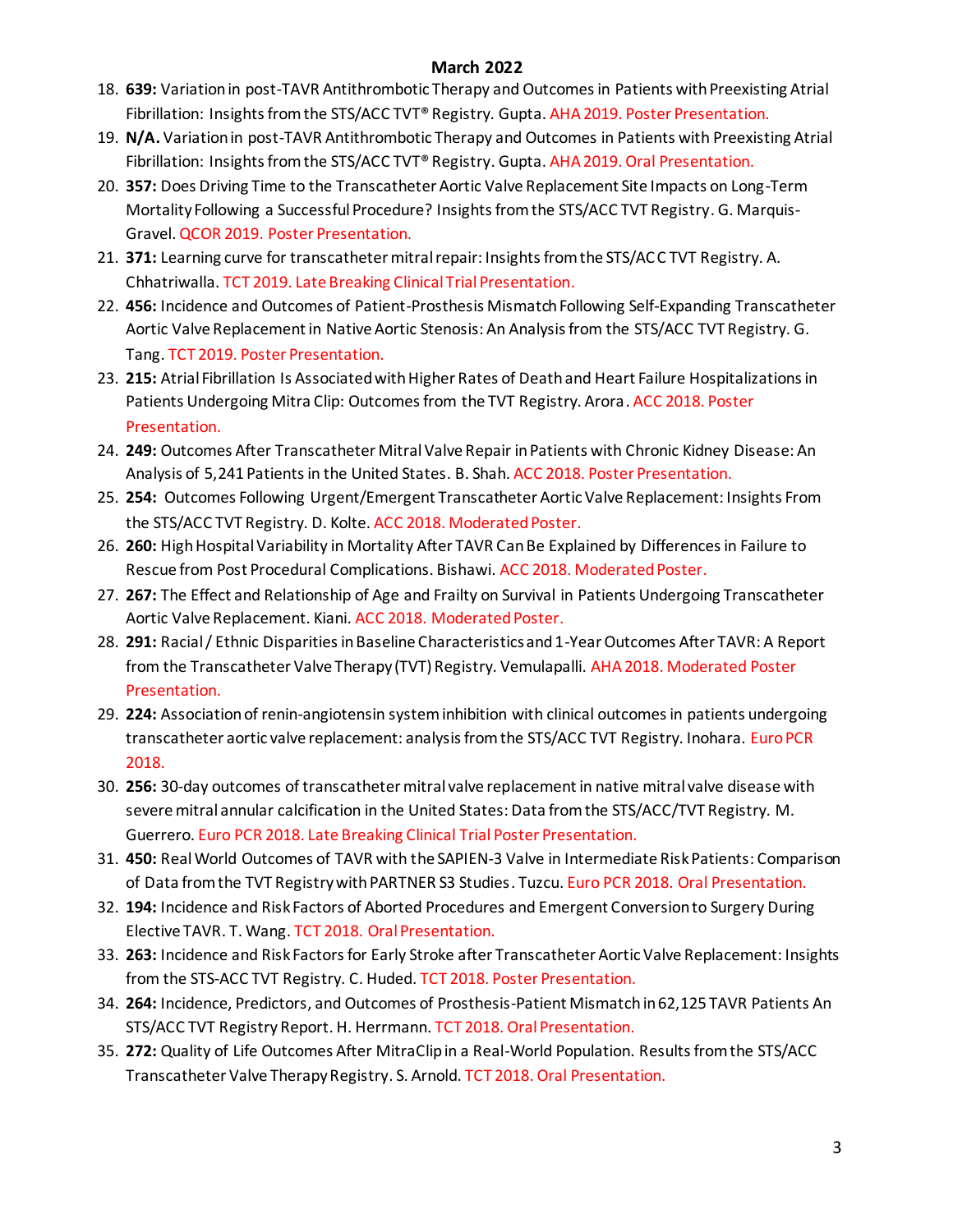- 36. **285:** Change in Mitral Valve Gradient Following Mitra clip Repair and Correlation to 30-day and 1-year outcomes. V. Assche. TCT 2018.
- 37. **7:** Patterns of Red Blood Cell Transfusion and Associated Outcomes in patients undergoing TAVR in the U.S.: Insights from the STS/ACC TVT Registry. M. Sherwood ACC 2017. Poster Presentation.
- 38. **114:** Impact of the Presence of Coronary Artery Disease and Timing of Revascularization on Outcomes of Patients Undergoing Trans-Catheter Aortic Valve Replacement: Insights From STS/ACC TVT Registry. H. Tankazyan. ACC 2017. Poster Presentation.
- 39. **130:** Direct-home discharge and likelihood of 30-day hospital readmission after transcatheter aortic valve replacement (TAVR): Findings from the STS/ACC TVT Registry. J. Dodson ACC 2017. Poster Presentation.
- 40. **153:** Prevalence and Outcomes of Mitral Stenosis in Patients Undergoing Transcatheter Aortic Valve Replacement: Findings from the Society of Thoracic Surgeons/ American College of Cardiology (STS/ ACC) Transcatheter Valve Therapies (TVT) Registry. L. Joseph. ACC 2017. Poster Presentation.
- 41. **155:** New-Onset Atrial Fibrillation Following Transcatheter Aortic Valve Replacement: Incidence, Anticoagulant Strategy, and Outcomes. A. Vora. ACC 2017. Oral Presentation.
- 42. **156:** Incidence and Outcomes of Patients Requiring Surgical Bail-Out during Transcatheter Aortic Valve Replacement from the NCDR® STS/ACC TVT Registry. A. Moldonado. ACC 2017. Moderated Poster Presentation.
- 43. **190:** Peripheral Artery Disease and Transcatheter Aortic Valve Replacement Outcomes: A Report From the STS/TVT Registry. A. Fanaroff. ACC 2017. Poster Presentation.
- 44. **191A:** Stroke and Cardiovascular Outcomes in Patients with Carotid Disease Undergoing TAVR: Insights From the STS/TVT Registry. A. Kochar. ACC 2017. Poster Presentation.
- 45. **191B:** Stroke and Cardiovascular Outcomes in Patients With Carotid Disease Undergoing TAVR: Insights From the STS/TVT Registry. Kochar. ACC 2017. Poster Presentation.
- 46. **245B:** Clinical Outcomes at 1-Year After Commercial Transcatheter Mitral Valve Repair in the United States. P. Sorajja. ACC 2017. Featured Clinical Research Oral Presentation.
- 47. **269:** Real-World Comparative Effectiveness of Transcatheter Versus Surgical Aortic Valve Replacement in the United States: An Analysis from Two US Registries Linked to Medicare Data. M. Brennan. ACC 2017. Featured Clinical Research.
- 48. **N/A:** Incidence and Outcomes of Patients Requiring Surgical Bail-Out During Transcatheter Aortic Valve Replacement: A Report From the NCDR® STS/ACC Transcatheter Valve Therapy (TVT) Registry. Pineda. ACC 2017. Poster Presentation.
- 49. **186:** Effects of Fragmentation of Post-Procedural Care on Outcomes after TAVR. Wang. AHA 2017. Poster Presentation.
- 50. **200:** Transcatheter Aortic Valve Replacement Using the Self-Expanding Bioprosthesis: First Report from the Transcatheter Valve Therapies Registry. J. Popma. TCT 2017. Poster Presentation.
- 51. **333:** Impact of atrial fibrillation on clinical outcomes in patients treated with self-expanding transcatheter aortic valves in the United States: Results from the STS/ACC TVT Registry. Chandrasekhar. TCT 2017. Moderated Poster.
- 52. **98:** Impact of pulmonary hypertension on outcomes of patients undergoing transcatheter aortic valve replacement: Report from the TVT registry. C. Don. ACC 2016. Oral Presentation.
- 53. **105:** Outcomes of Permanent Pacemaker Implantation Following Transcatheter Aortic Valve Replacement: Analysis of the STS/ACC TVT Registry. Fadahunsi. ACC 2016. Oral Presentation.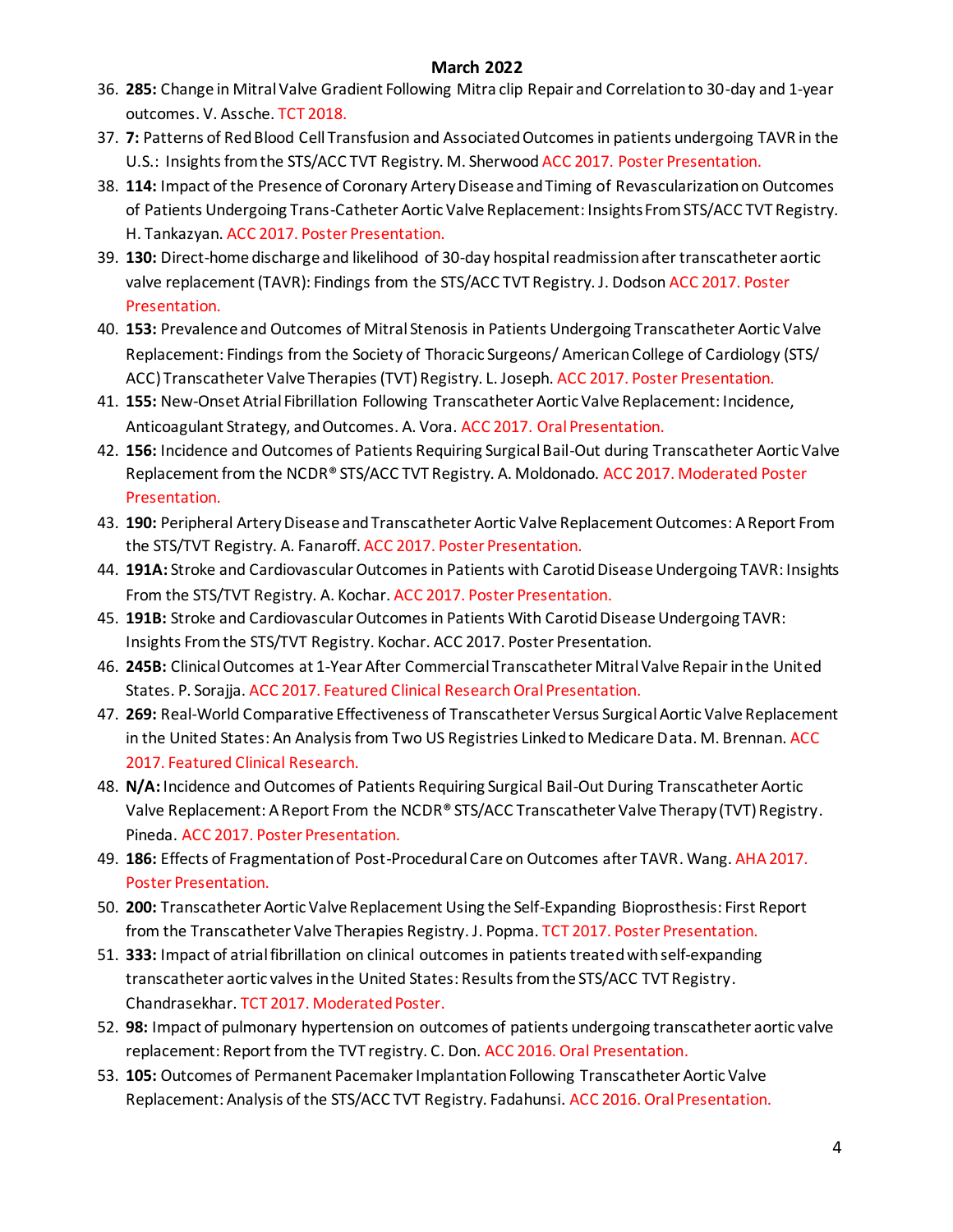- 54. **106:** Procedure Volume and Outcome for Transcatheter Aortic Valve Replacement in U.S. Clinical Practice. J. Carroll. ACC 2016. LBCT Oral Presentation.
- 55. **133:** Transcatheter Aortic Valve Replacement is Associated with Fewer Hospital Days: A Report from the STS / ACC TVT Registry. D. Holmes. ACC 2016. Poster Presentation.
- 56. **406:** Incidence and Outcomes of Hemodynamic Deterioration in Transcatheter Aortic Valve Replacement in U.S. Clinical Practice: A Report from the Society of Thoracic Surgery / American College of Cardiology Transcatheter Valve Therapy Registry. S. Vemulapalli. ACC 2016. LBCT Oral Presentation.
- 57. **240:** Development of a Risk Prediction Model for 1-Year Mortality after Surgical vs. Transcatheter Aortic Valve Replacement in Patients with Severe Aortic Stenosis. S. Baron. AHA 2016. Poster Presentation.
- 58. **90:** Sex Based Differences in Outcomes with Transcatheter Aortic Valve Therapy: From the STS/ACC TVT Registry. Chandraskehar. SCAI 2016. LBCT Poster Presentation.
- 59. **58:** Transcatheter Aortic Valve in Valve Replacement for Degenerative Aortic Bioprosthesis: Initial Results from the STS/ACC Transcatheter Valve Therapy Registry. Tuzcu. TCT 2016. LBCT Oral Presentation.
- 60. **110:** Incidence and Outcomes of Vascular Complications and Bleeding Events in Patients undergoing TAVR in contemporary U.S. practice: Insights from the STS/ACC TVT Registry ®. M. Sherwood. TCT 2016. Oral Presentation.
- 61. **174:** The Impact of Diabetes Mellitus on the Clinical Outcomes Following Transcatheter Aortic Valve Replacement: Insights From the STS/ACC TVT Registry. Abramowitz. TCT 2016. LBCT Poster Presentation.
- 62. **245A:**Outcomes in the Commercial Use of Self-Expanding Prostheses in Transcatheter Aortic Valve Replacement: A Comparison of the Medtronic Core Valve and Evolut R platforms in the Society of Thoracic Surgeons/American College of Cardiology Transcatheter Valve Therapy Registry. P. Sorajja. TCT 2016. Oral Presentation.
- 63. **33:** Incremental Value of Disease-Specific Health Status in Predicting Mortality after Transcatheter Aortic Valve Replacement. S. Arnold. ACC 2015. Poster Presentation.
- 64. **36:** Acute Kidney Injury in Transcatheter Aortic Valve Replacement: Can We Reduce the Risk? Brooks. ACC 2015. Poster Presentation.
- 65. **37:** Impact of Baseline Left Ventricular Function and Aortic Valve Gradient on Outcomes in Patients Treated with Transcatheter Aortic Valve Replacement: Results from the TVT Registry. S. Baron. ACC 2015. Oral Presentation.
- 66. **109:** Outcomes of the Initial Experience with Commercial Transcatheter Mitral Valve Repair in the United States. P. Sorajja. ACC 2015. Poster Presentation.
- 67. **200:** Transcatheter Aortic Valve Replacement Using the Self-Expanding Bioprosthesis: First Report from the Transcatheter Valve Therapies Registry. J. Popma. TCT 2015. Poster Presentation.
- 68. **8:** One Year Outcomes from the STS/ACC Transcatheter Valve Therapy (TVT) Registry. D. Holmes. ACC 2014. Late-Breaking Clinical Trial: Oral Presentation.
- 69. **58:** Transcatheter Aortic Valve in Valve Replacement for Degenerative Aortic Bio prosthesis: Initial Results from the STS/ACC Transcatheter Valve Therapy Registry. M. Tuczu. ACC 2014. Oral Presentation.
- 70. **101:** The Outcomes of Transcatheter Aortic Valve Replacement in Patients with Bicuspid Aortic Stenosis: Insights from the STS/ACC TVT Registry. F. Edwards. ACC 2014. Oral Presentation.